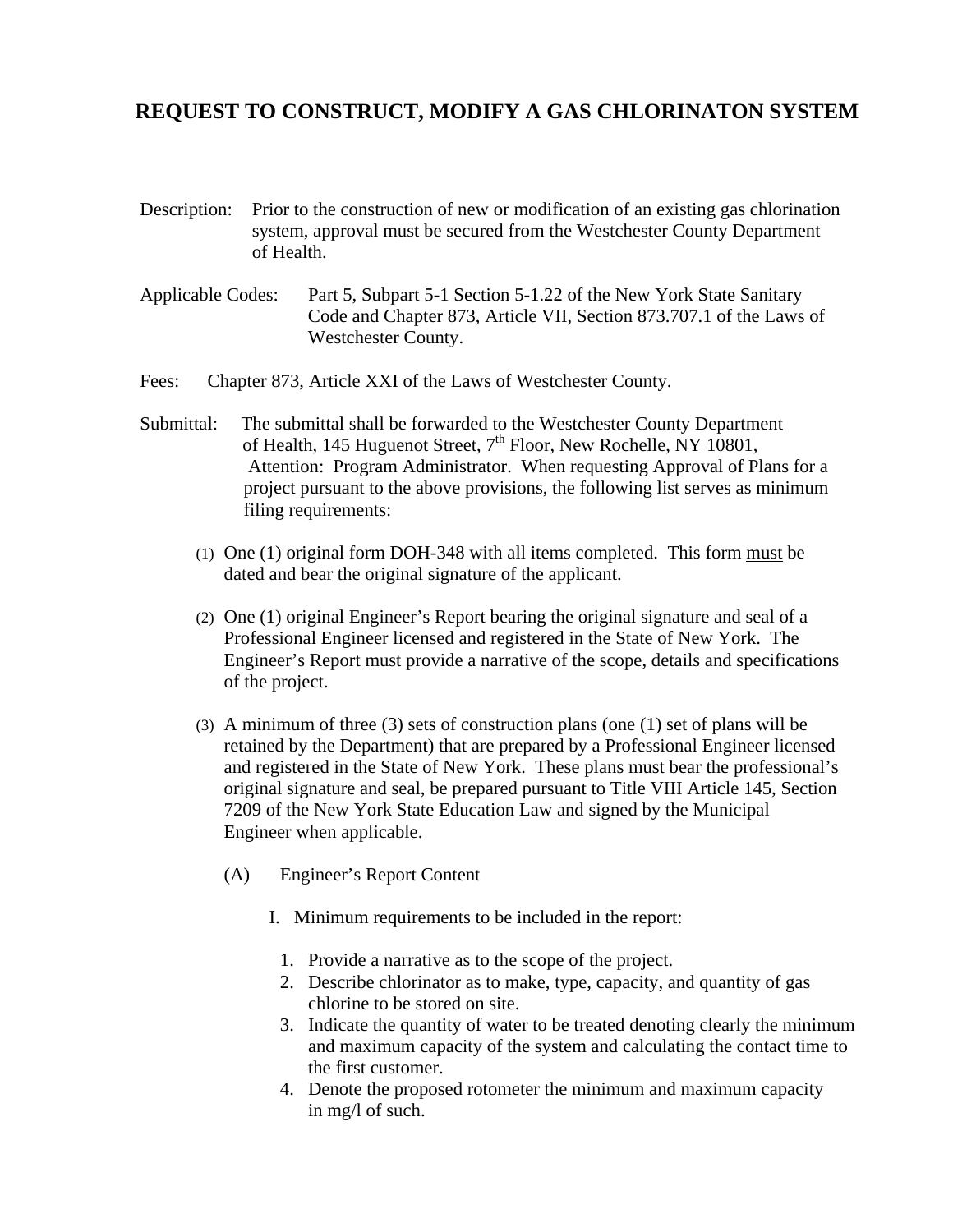- 5. Provide applicable calculation to support; cylinder replacement time, chlorine contact time for both minimum and maximum supply demand.
- 6. Provide the make and type of the auto analyzer which shall automatically adjust the rate of disinfection and the make and model and specifications of the leak detection system.
- 7. Provide calculations to demonstrate that ventilation is adequate and that no short circuit is apparent in the room.
- 8. Support selection of flow measuring device and that design will provide enough storage for thirty (30) days.
- 9. Support selection of heater that indoor room temperature will be maintained @ 70º F with an ambient temperature of 0º F.
- 10. Support selection of stand-by power-generator to insure such will provide adequate power during an emergency or support that emergency power is not warranted.
- 11. For a one ton chlorine cylinder installation, a chlorine leak repair kit must be provided.
- (B) Plan Contents
	- I. Minimum requirements to be included in the plans:
		- 1. Location Map
		- 2. Site Plan of the project denoting all applicable appurtenances including profile views.
		- 3. Provide specifications of the piping network, pipe diameter material of construction and class of pipe.
		- 4. Provide location of chlorinator room, storage area, and ventilation system.
		- 5. Illustrate the location of the gas cylinders, the rotometer point of application of disinfection and any other chemical additives.
		- 6. Provide and locate sampling taps for raw and treated water insuring such are representative of the actual water conditions.
		- 7. Show location of auto-analyzers insuring such are continuously monitoring and adjusting the rate of disinfection and alarm system for the leak detection.
		- 8. Clearly illustrate the following:
			- a. Separate room for tank storage
			- b. Location of the observation window.
			- c. All doors must open outward and be equipped with a panic bar.
			- d. That in use and stored cylinders are chained and all cylinders are clearly marked as to full or empty.
			- e. Self-contained breathing apparatus, ammonia
			- f. That all piping for gas chlorination is contained in the separate room.
			- g. Located scales and provide assurance that accuracy of such is to the nearest 0.5 lbs.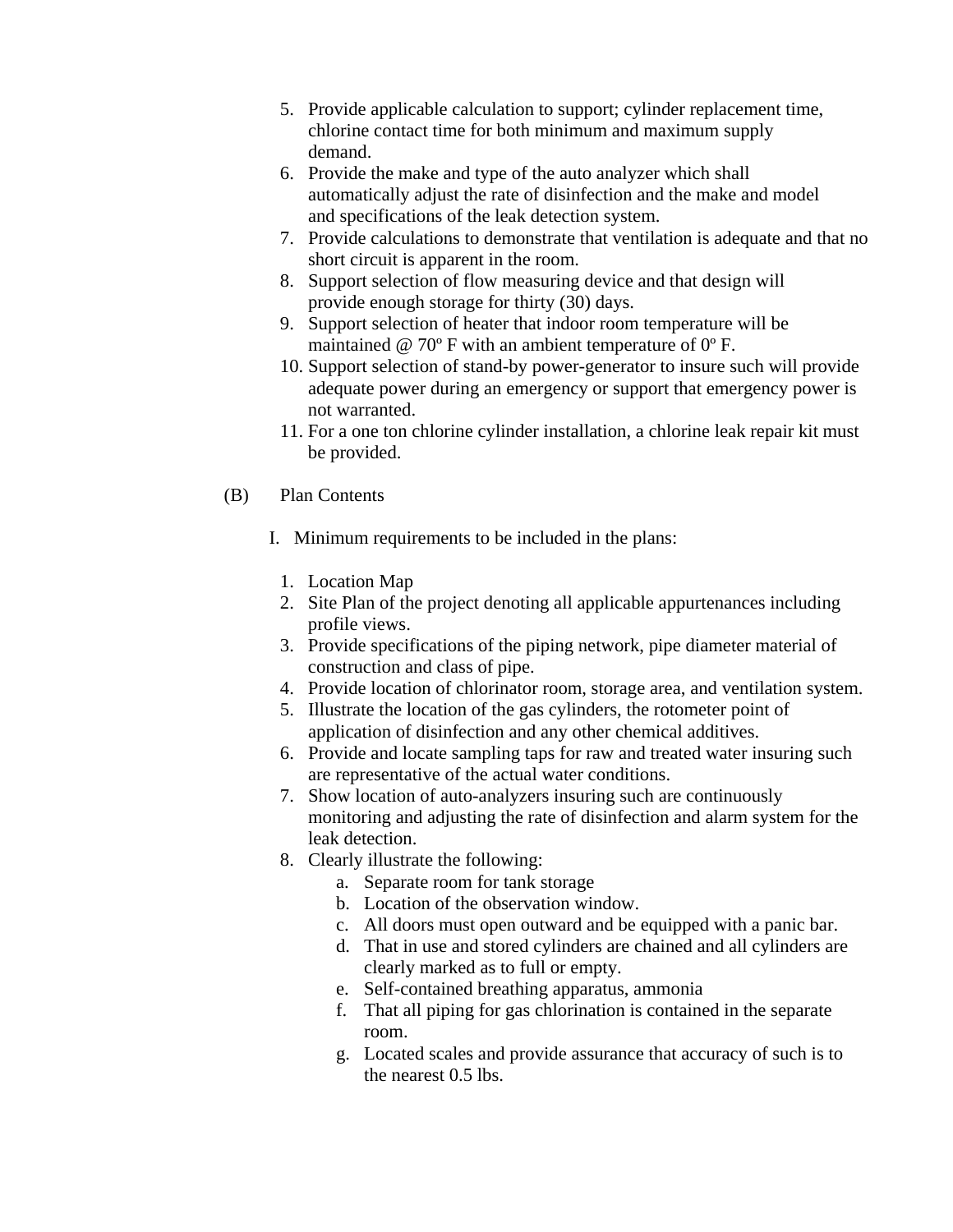- 9. Ventilation System:
	- a. Fan and light switches must be located outside of the gas chlorination room.
	- b. That the exhaust from the room must be located near the floor and the intake to the room must be located near the ceiling to avoid short circuiting.
	- c. That the exhaust discharge is located approximately two (2) feet above the ground level in the direction of the down wind side of the building.
	- d. Locate the intake and discharge of the exhaust system to prevent air flow short circuiting.
	- e. Locate flow metering device and automatic on-off deactivator instrumentation for no flow condition.
	- f. Provide location of heating equipment and light location.
	- g. Provide standby power or justification why such is not required.
	- h. Provide dual chlorinators with automatic switchover.